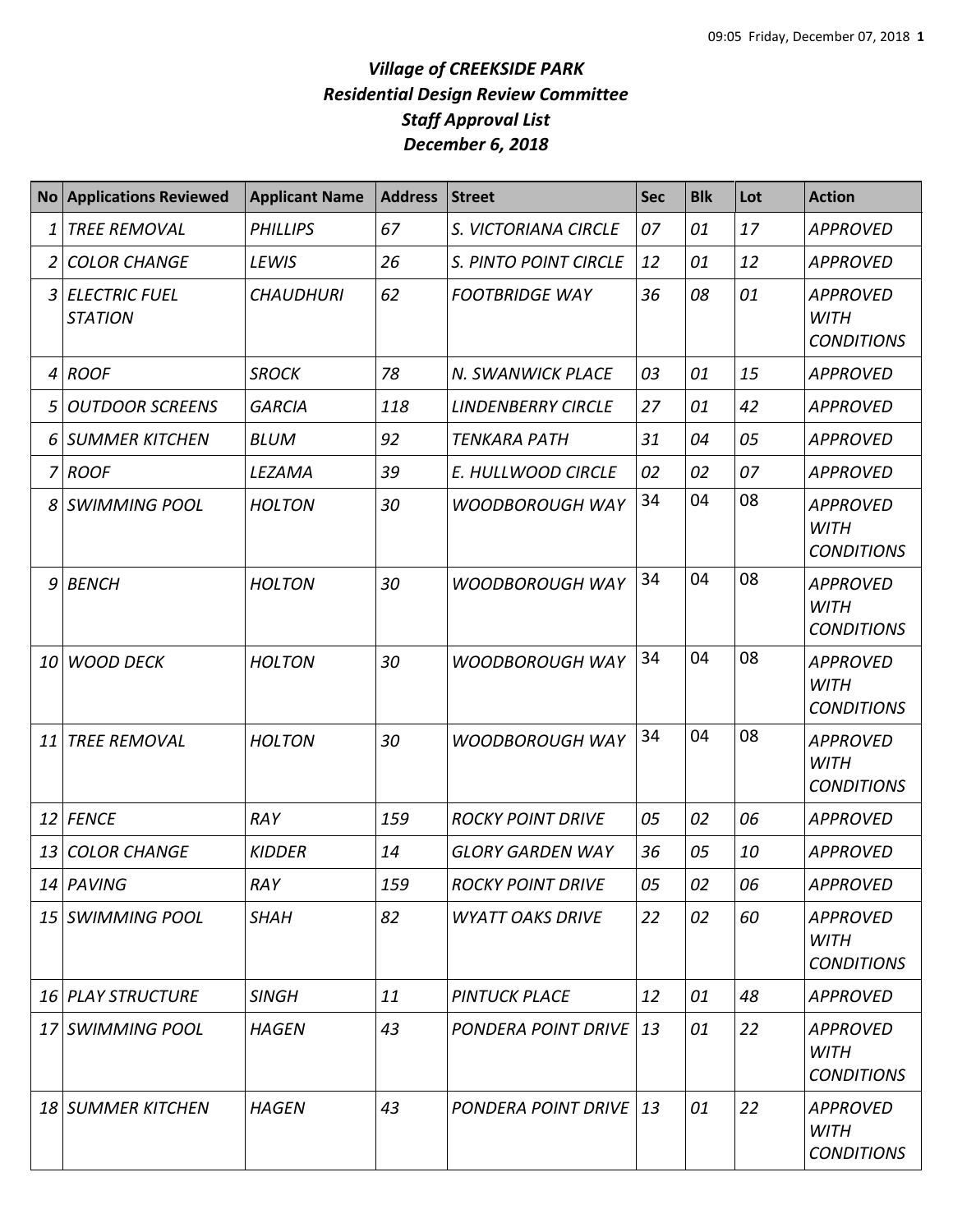## *Village of CREEKSIDE PARK Residential Design Review Committee Staff Approval List December 6, 2018*

|      | <b>No Applications Reviewed</b> | <b>Applicant Name</b> | <b>Address</b> | <b>Street</b>                     | <b>Sec</b> | <b>Blk</b> | Lot | <b>Action</b>                                       |
|------|---------------------------------|-----------------------|----------------|-----------------------------------|------------|------------|-----|-----------------------------------------------------|
| 19   | <b>FIREPIT</b>                  | <b>HAGEN</b>          | 43             | PONDERA POINT DRIVE               | 13         | 01         | 22  | <b>APPROVED</b><br><b>WITH</b><br><b>CONDITIONS</b> |
|      | 20 PATIO COVER                  | <b>MANSILLA</b>       | 19             | <b>QUIET YEARLING PLACE   01</b>  |            | 01         | 17  | <b>APPROVED</b><br><b>WITH</b><br><b>CONDITIONS</b> |
| 21   | <b>SUMMER KITCHEN</b>           | <b>MANSILLA</b>       | 19             | <b>QUIET YEARLING PLACE 01</b>    |            | 01         | 17  | <b>APPROVED</b><br><b>WITH</b><br><b>CONDITIONS</b> |
| 22   | <b>FENCE</b>                    | <b>MALEMPATI</b>      | 163            | <b>ROCKY POINT DRIVE</b>          | 05         | 02         | 05  | <b>APPROVED</b>                                     |
| 23   | <b>TREE REMOVAL</b>             | <b>ATHIE</b>          | 23             | <b>HOLLYFLOWER PLACE</b>          | 15         | 01         | 27  | <b>APPROVED</b><br><b>WITH</b><br><b>CONDITIONS</b> |
| 24   | <b>FENCE</b>                    | <b>LYONS</b>          | 219            | ROCKWELL PARK BLVD                | 33         | 08         | 10  | <b>APPROVED</b><br><b>WITH</b><br><b>CONDITIONS</b> |
| 25   | <b>GENERATOR</b>                | <b>BRAZENEC</b>       | 31             | <b>RICEGRASS PLACE</b>            | 10         | 01         | 24  | <b>APPROVED</b><br><b>WITH</b><br><b>CONDITIONS</b> |
| 26   | <b>FENCE</b>                    | <b>BOY</b>            | 15             | <b>GULL ROCK PLACE</b>            | 05         | 02         | 39  | <b>APPROVED</b><br><b>WITH</b><br><b>CONDITIONS</b> |
| 27 I | <b>PLAY STRUCTURE</b>           | <b>WELP</b>           | 155            | W. WADING POND<br><b>CIRCLE</b>   | 08         | 01         | 39  | <b>APPROVED</b>                                     |
|      | 28 PLAY STRUCTURE               | <b>LAMBIE</b>         | 6              | <b>WANING MOON DRIVE</b>          | 30         | 01         | 09  | <b>APPROVED</b><br><b>WITH</b><br><b>CONDITIONS</b> |
|      | 29 PAVING                       | <b>TRACKWELL</b>      | 6              | <b>GARDEN PATH PLACE</b>          | 09         | 01         | 05  | <b>APPROVED</b>                                     |
|      | <b>30 OUTDOOR FIREPLACE</b>     | <b>TRACKWELL</b>      | 6              | <b>GARDEN PATH PLACE</b>          | 09         | 01         | 05  | <b>APPROVED</b><br><b>WITH</b><br><b>CONDITIONS</b> |
| 31 I | <b>DETACHED BUILDING</b>        | <b>CHRISTENSEN</b>    | 33             | S. BRAIDED BRANCH<br><b>DRIVE</b> | 31         | 02         | 05  | <b>APPROVED</b><br><b>WITH</b><br><b>CONDITIONS</b> |
| 32 I | <b>DOG RUN</b>                  | <b>CHRISTENSEN</b>    | 33             | S. BRAIDED BRANCH<br><b>DRIVE</b> | 31         | 02         | 05  | <b>APPROVED</b>                                     |